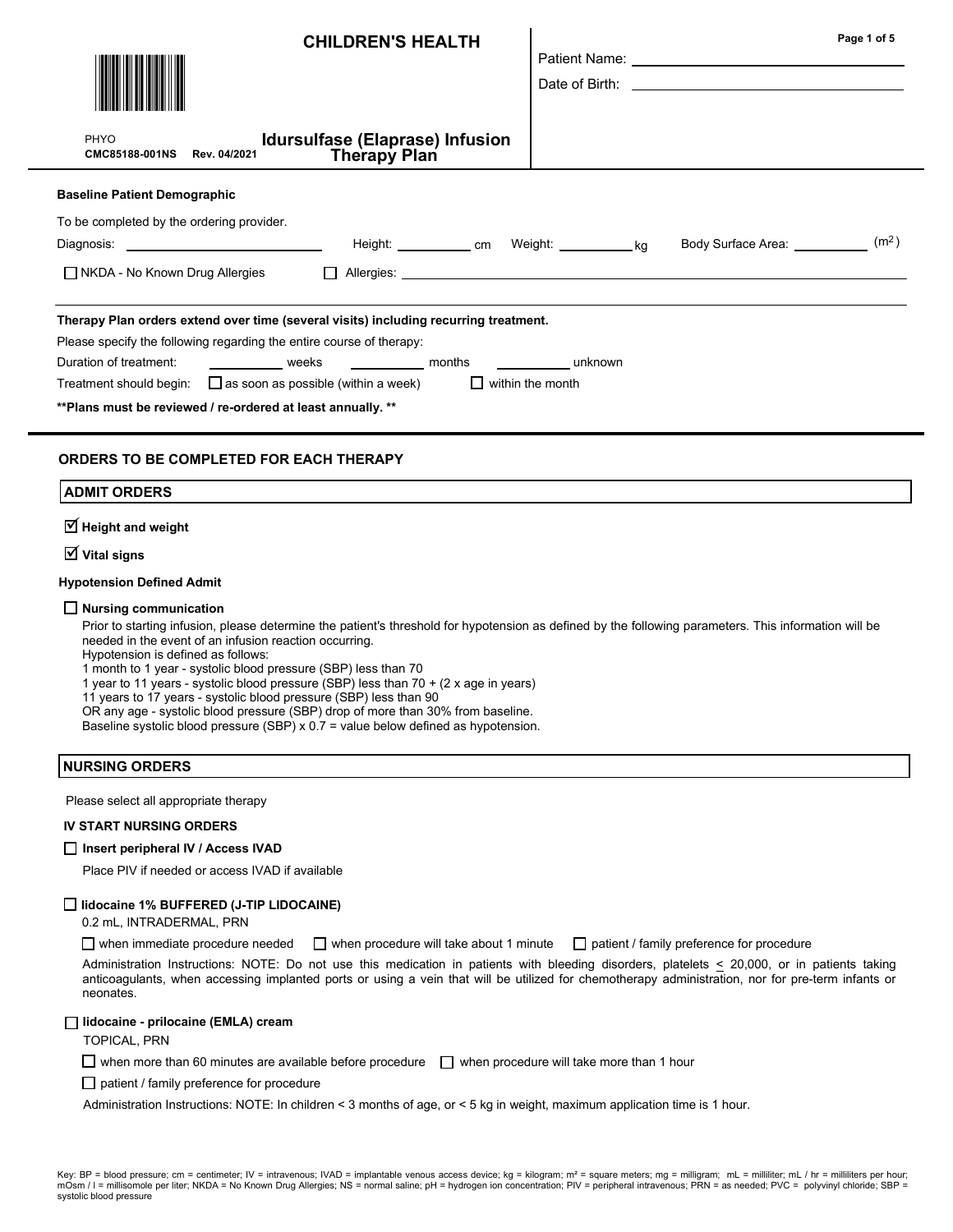

Patient Name:

Date of Birth:

CMC85188-001NS Rev. 04/2021 PHYO

Idursulfase (Elaprase) Infusion Therapy Plan

## ORDERS TO BE COMPLETED FOR EACH THERAPY

# NURSING ORDERS, CONTINUED lidocaine - tetracaine (SYNERA) patch TOPICAL, PRN  $\Box$  when 20 - 30 minutes are available before procedure  $\Box$  when procedure will take more than 1 hour when anticipated pain is less than 5 mm from skin surface  $\Box$  patient / family preference for procedure  $\Box$  lidocaine with transparent dressing 4% kit TOPICAL, PRN when 20 - 30 minutes are available before procedure  $\Box$  when procedure will take more than 1 hour □ patient / family preference for procedure  $\Box$  Heparin flush

#### heparin flush

10 - 50 units, INTRAVENOUS, PRN, IV line flush. Per protocol, heparin should not be used to flush peripheral IVs. This heparin flush should be used with all central lines including IVADs, with the exception of de-accessing the IVAD.

#### heparin flush

100 - 300 units, INTRAVENOUS, PRN, IV line flush. Per protocol, heparin should not be used to flush peripheral IVs. For use only when de-accessing IVADs.

### $\Box$  Sodium chloride flush

#### Sodium chloride flush 0.9% injection

1 - 20 mL, INTRAVENOUS, PRN, IV line flush

#### Sodium chloride - preserative free 0.9% injection

1 - 30 mL, INTRAVENOUS, PRN, IV line flush

### PRE-MEDICATIONS

## $\Box$  Acetaminophen pre-medication 60 minutes prior (15 mg / kg, maximum 650 mg)

#### Nursing communication

Administer only one of the Acetaminophen pre-medication orders, liquid, capsule or injection, do not give more than one of the orders as a pre-medication.

#### acetaminophen suspension

15 mg / kg, ORAL, for 1 dose pre-medication, give 60 minutes prior to infusion

# Dose:

## acetaminophen tablet

15 mg / kg ORAL, for 1 dose pre-medication, give 60 minutes prior to infusion Dose:

 $\Box$  Ibuprofen pre-medication 60 minutes prior (10 mg / kg, maximum 600 mg)

## Nursing Communication

Administer only one of the ibuprofen pre-medication orders, liquid, capsule or injection, do not give more than one of the orders as a pre-medication.

## Ibuprofen suspension

10 mg / kg, ORAL, for 1 dose pre-medication, give 60 minutes prior to infusion

### Dose:

## Ibuprofen tablet

10 mg / kg ORAL, for 1 dose pre-medication, give 60 minutes prior to infusion Dose:

Key: BP = blood pressure; cm = centimeter; IV = intravenous; IVAD = implantable venous access device; kg = kilogram; m<sup>2</sup> = square meters; mg = milligram; mL = milliliter; mL / hr = milliliters per hour; mOsm / I = millisomole per liter; NKDA = No Known Drug Allergies; NS = normal saline; pH = hydrogen ion concentration; PIV = peripheral intravenous; PRN = as needed; PVC = polyvinyl chloride; SBP = systolic blood pressure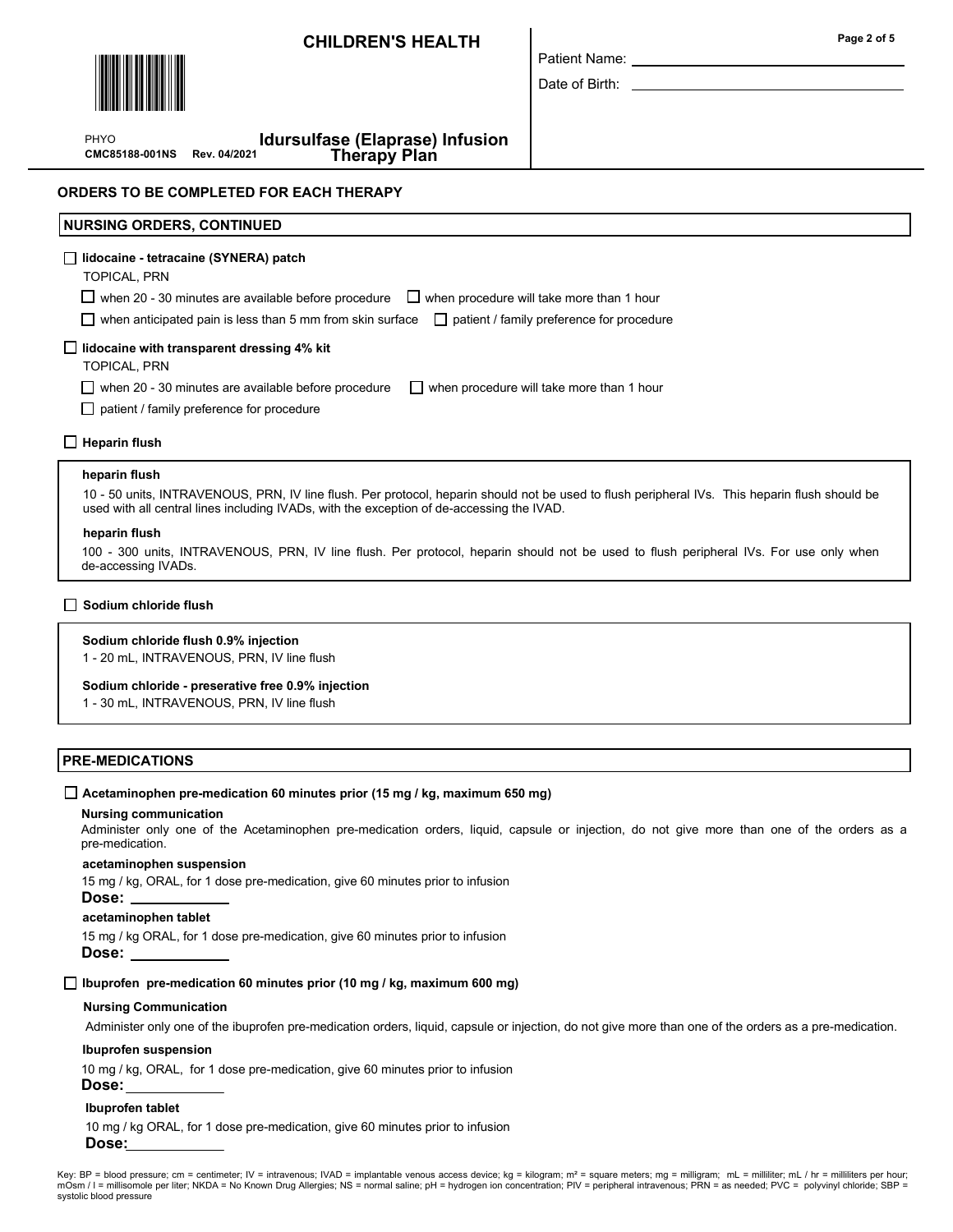

Patient Name:

Date of Birth:

PHYO

 Idursulfase (Elaprase) Infusion CMC85188-001NS Rev. 04/2021 Therapy Plan

## ORDERS TO BE COMPLETED FOR EACH THERAPY

## PRE-MEDICATIONS, CONTINUED

#### $\Box$  Diphenhydramine pre-medication 60 minutes prior (1 mg / kg, maximum 50 mg)

#### Nursing Communication

Administer only one of the diphenhydrAMINE pre-medication orders, liquid, capsule or injection, do not give more than one of the orders as a pre-medication.

#### diphenhydrAMINE liquid

1 mg / kg, ORAL, for 1 dose pre-medication, give 60 minutes prior to infusion Dose:

#### diphenhydrAMINE capsule

1 mg / kg ORAL, for 1 dose pre-medication, give 60 minutes prior to infusion Dose:

#### diphenhydrAMINE injection

1 mg / kg, INTRAVENOUS, 1 dose pre-medication, give 60 minutes prior to infusion Dose:

#### INTRA- PROCEDURE

## $\overline{\mathcal{Y}}$  Nursing Communication

DO NOT SHAKE. Administer with PVC infusion set equipped with low protein binding 0.2 micron filter.

#### Vital signs

EVERY 15 minute, observe for hypoxia, changes in blood pressure (BP), respiratory distress, angioedema and seizures during infusion. If severe reaction occurs, immedately suspend the infusion and contact ordering provider.

## $\overrightarrow{\mathbf{y}}$  Physician Communication Order

Dose of idursulfase (ELAPRASE) = 0.5 mg / kg. Vials come as 6 mg / 3 mL. Please enter the dose of idursulfase in 'mg' to facilitate prior authorization requirements.

## $\vec{\theta}$  idursulfase in sodium chloride 0.9% 100 mL infusion INTERVAL: 1 time a week DEFER UNTIL: \_\_\_\_\_\_\_\_\_\_\_ DURATION:

Dose:

|                    | Rate                         | Time at that rate             |
|--------------------|------------------------------|-------------------------------|
| Initial Infusion   | 8 mL / hour                  | for 15 minutes                |
| Increase rate to   | 16 $mL / hour$               | for 15 minutes                |
| Increase rate to   | 24 mL / hour                 | for 15 minutes                |
| Increase rate to   | 32 mL / hour                 | for 15 minutes                |
| Increase rate to   | 40 mL / hour                 | for 15 minutes                |
| Increase rate to   | 48 mL / hour                 | for 15 minutes                |
| Increase rate to   | 56 mL / hour                 | for 15 minutes                |
| Increase rate to   | 64 mL / hour                 | for 15 minutes                |
| Increase rate to   | 72 mL / hour                 | for 15 minutes                |
| Increase rate to   | 80 mL / hour                 | for 15 minutes                |
| Increase rate to   | 88 mL / hour                 | for 15 minutes                |
| Increase rate to   | 96 mL / hour                 | for 15 minutes                |
| Then stop infusion | Maximum rate = 100 mL / hour | for 15 minutes until complete |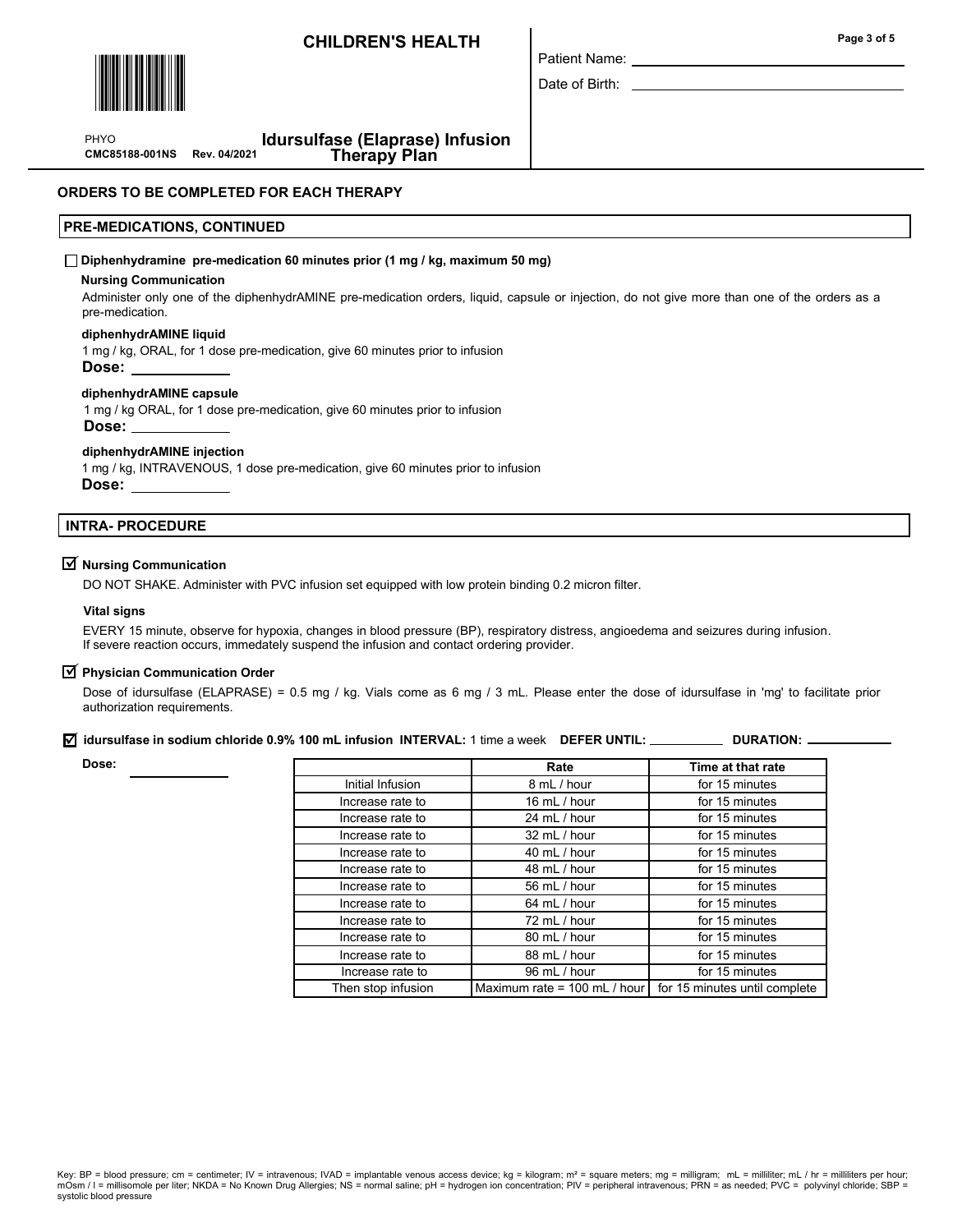

PHYO

CMC85188-001NS Rev. 04/2021

Idursulfase (Elaprase) Infusion

## ORDERS TO BE COMPLETED FOR EACH THERAPY

| <b>INTRA- PROCEDURE, CONTINUED</b>                                                                                                                                                                                                                                                                                            |
|-------------------------------------------------------------------------------------------------------------------------------------------------------------------------------------------------------------------------------------------------------------------------------------------------------------------------------|
| $\sqrt{ }$ Therapy Appointment Request<br>Please select department for the therapy appointment request:<br>Expires in 365 days<br>□ Dallas Special Procedures □ Plano Infusion Center □ Dallas Allergy □ Dallas Transplant<br>$\Box$ Dallas Neurology                                                                         |
| <b>EMERGENCY MEDICATIONS</b>                                                                                                                                                                                                                                                                                                  |
| $\sqrt{ }$ Nursing communication                                                                                                                                                                                                                                                                                              |
| 1. Hives or cutaneous reaction only – no other system involvement <b>PATIENT IS HAVING A DRUG REACTION:</b>                                                                                                                                                                                                                   |
| a. Stop the infusion<br><b>b.</b> Give diphenhydramine as ordered<br>c. Check vitals including blood pressure every 5 minutes until further orders from provider.<br>d. Connect patient up to monitor (cardiac / apnea, blood pressure and oxygen saturation), if not already on one<br>e. Notify provider for further orders |
| 2. Hives or cutaneous reaction plus one other system, i.e. abdominal cramping, vomiting, hypotension, altered mental status, respiratory<br>distress, mouth / tongue swelling <b>PATIENT IS HAVING ANAPHYLAXIS:</b>                                                                                                           |
| <b>a.</b> Stop the infusion<br><b>b.</b> Call code $-$ do not wait to give epinephrine                                                                                                                                                                                                                                        |

Patient Name: Date of Birth:

- c. Give epinephrine as ordered
- d. Notify provider
- e. Check vitals including blood pressure every 5 minutes until the code team arrives.
- f. Connect patient up to monitor (cardiac / apnea, blood pressure and oxygen saturation), if not already on one.
- g. Give diphenhydramine once as needed for hives
- h. May repeat epinephrine every 5 minutes x 2 doses for persistent hypotension and respiratory distress with desaturation until code team arrives.
- May give albuterol as ordered for wheezing with oxygen saturations stable while waiting for code team, continue to monitor i. oxygen saturation.

#### Hypotension is defined as follows:

- 1 month to 1 year systolic blood pressure (SBP) less than 70
- 1 year to 11 years systolic blood pressure (SBP) less than  $70 + (2 \times a$ ge in years)
- 11 years to 17 years systolic blood pressure (SPB) less than 90

OR any age – systolic blood pressure (SPB) drop more than 30% from baseline.

Baseline systolic blood pressure x 0.7 = value below defined as hypotension.

#### EPINEPHrine Injection Orderable For Therapy Plan (AMPULE / EPI - PEN JR. / EPI - PEN) 0.01 mg / kg

0.01 mg / kg, INTRAMUSCULAR, EVERY 5 MINUTES PRN, for anaphylaxis and may be repeated for persistent hypotension and respiratory distress with desaturation until the code team arrives, for 3 doses

Use caution with PIV administration. This solution has a pH < 5, or a pH > 9, or an osmolality > 600 mOsm / L.

Dose:

#### Cardio / Respiratory Monitoring

Rationale for Monitoring: High risk patient (please specify risk)

- $\Box$  Clinically significant cardiac anomalies or dysrhythmias
- $\square$  Recent acute life-threatening event
- $\square$  Unexplained or acutely abnormal vital signs
- $\Box$  Artificial airway (stent, tracheostomy, oral airway)
- $\square$  Acute, fluctuating or consistent oxygen requirements

Monitor Parameters (select all that apply): [ Heart rate I Oxygen saturation I Respiratory rate

Telemetry Required:  $\Box$  Yes  $\Box$  No